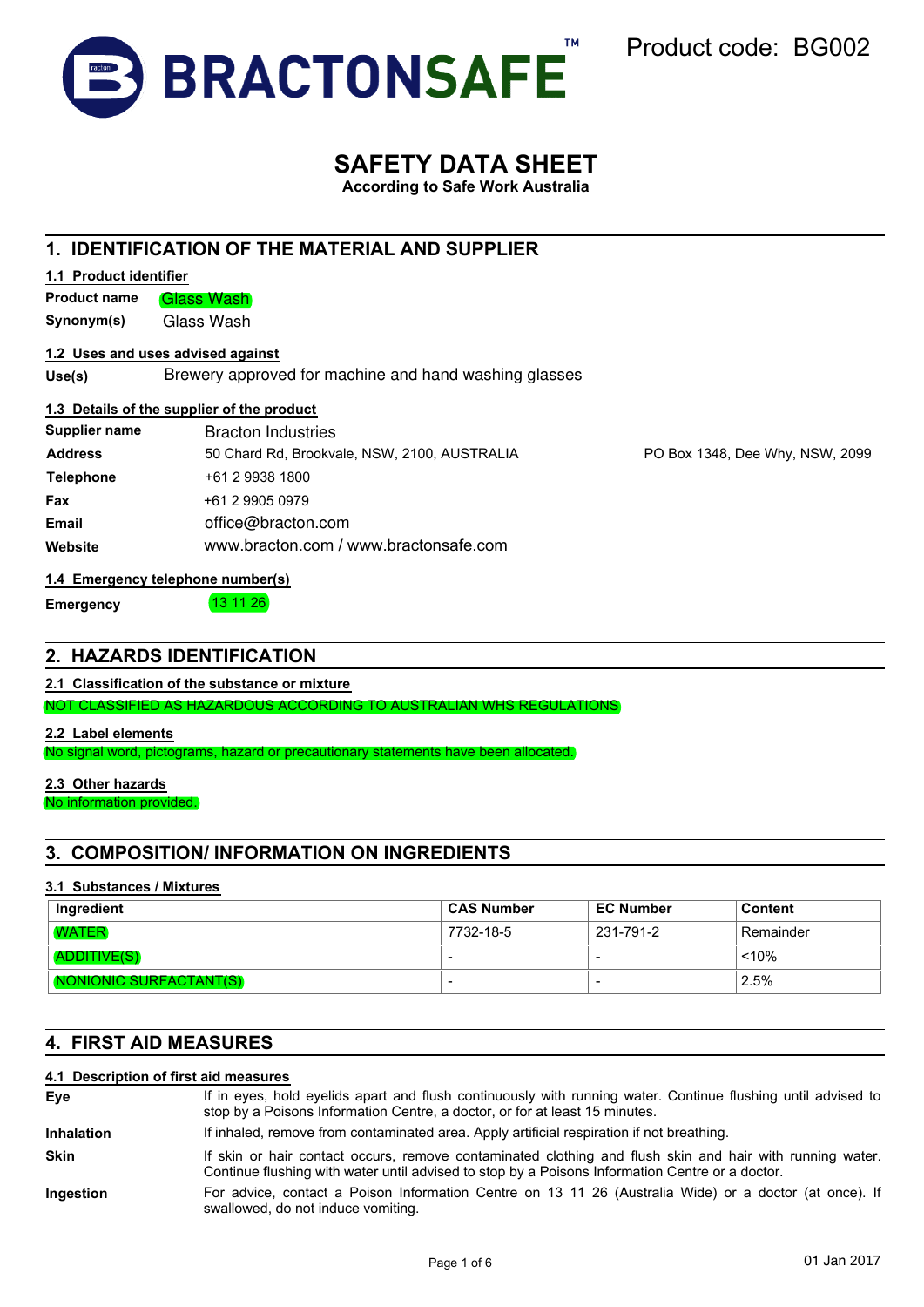### **PRODUCT NAME GLASS WASH**

**First aid facilities** Eye wash facilities should be available.

### **4.2 Most important symptoms and effects, both acute and delayed**

May cause irritation to the eyes and skin.

### **4.3 Immediate medical attention and special treatment needed**

Treat symptomatically.

## **5. FIRE FIGHTING MEASURES**

### **5.1 Extinguishing media**

Use an extinguishing agent suitable for the surrounding fire.

### **5.2 Special hazards arising from the substance or mixture**

Non flammable. May evolve carbon oxides and hydrocarbons when heated to decomposition.

### **5.3 Advice for firefighters**

Treat as per requirements for surrounding fires. Evacuate area and contact emergency services. Remain upwind and notify those downwind of hazard. Wear full protective equipment including Self Contained Breathing Apparatus (SCBA) when combating fire. Use waterfog to cool intact containers and nearby storage areas.

### **5.4 Hazchem code**

None allocated.

## **6. ACCIDENTAL RELEASE MEASURES**

### **6.1 Personal precautions, protective equipment and emergency procedures**

Wear Personal Protective Equipment (PPE) as detailed in section 8 of the SDS.

### **6.2 Environmental precautions**

Prevent product from entering drains and waterways.

### **6.3 Methods of cleaning up**

If spilt (bulk), mop up area. CAUTION: Spill site may be slippery.

### **6.4 Reference to other sections**

See Sections 8 and 13 for exposure controls and disposal.

## **7. HANDLING AND STORAGE**

### **7.1 Precautions for safe handling**

Before use carefully read the product label. Use of safe work practices are recommended to avoid eye or skin contact and inhalation. observe good personal hygiene, including washing hands before eating. Prohibit eating, drinking and smoking in contaminated areas.

### **7.2 Conditions for safe storage, including any incompatibilities**

Store in a cool, dry, well ventilated area, removed from incompatible substances and foodstuffs. Ensure containers are adequately labelled, protected from physical damage and sealed when not in use. Check regularly for leaks or spills.

### **7.3 Specific end use(s)**

No information provided.

## **8. EXPOSURE CONTROLS / PERSONAL PROTECTION**

### **8.1 Control parameters**

**Exposure standards**

No exposure standards have been entered for this product.

### **Biological limits**

No biological limit values have been entered for this product.

### **8.2 Exposure controls**

**Engineering controls** Avoid inhalation. Use in well ventilated areas.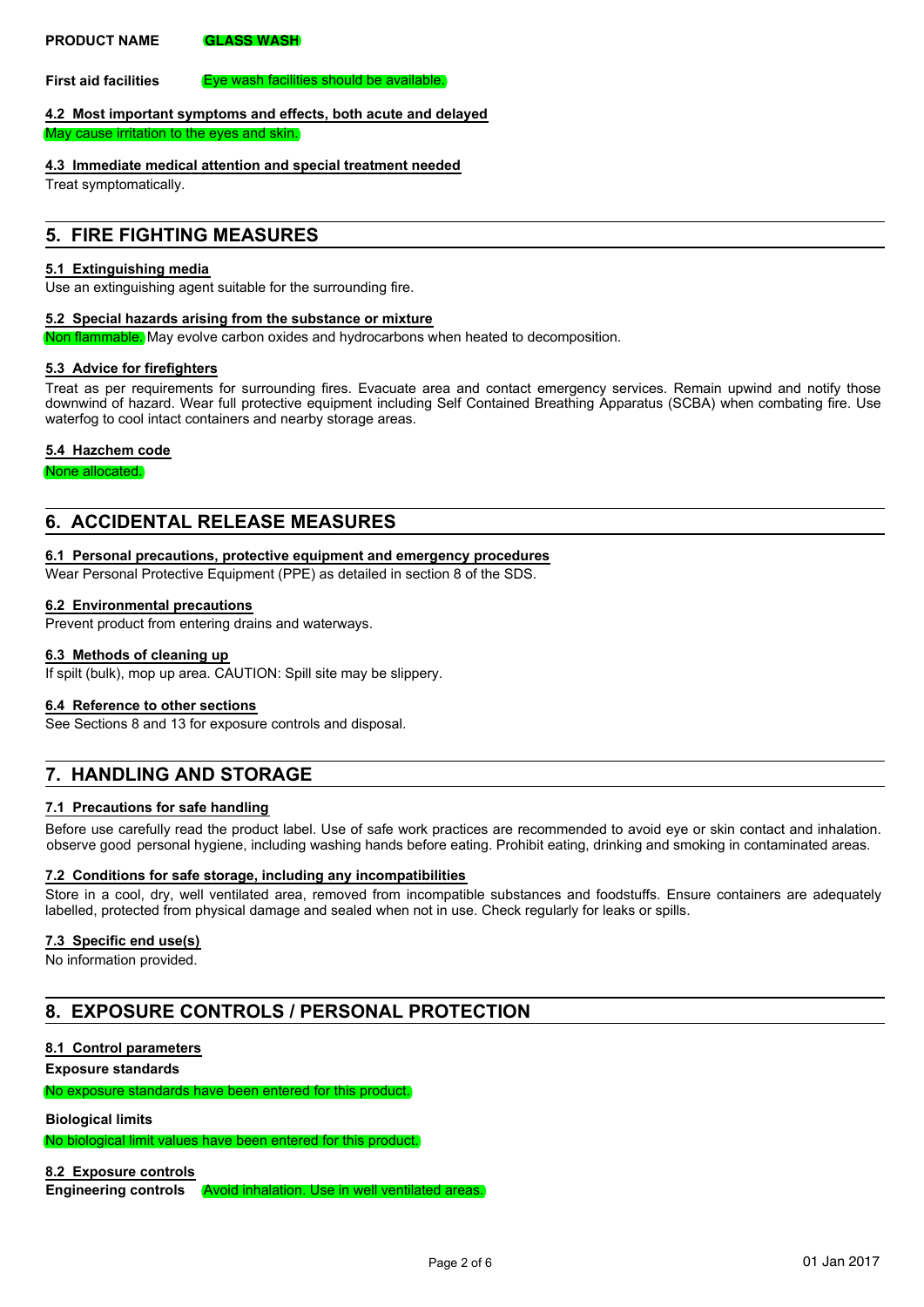### **PRODUCT NAME GLASS WASH**

### **PPE**

**Eye / Face** Wear splash-proof goggles. **Hands** Wear PVC or rubber gloves. **Body** When using large quantities or where heavy contamination is likely, wear coveralls. **Respiratory** Not required under normal conditions of use.



## **9. PHYSICAL AND CHEMICAL PROPERTIES**

### **9.1 Information on basic physical and chemical properties**

| <b>Appearance</b>                | <b>BLUE LIQUID</b>    |
|----------------------------------|-----------------------|
| Odour                            | <b>ODOURLESS</b>      |
| Flammability                     | <b>NON FLAMMABLE</b>  |
| <b>Flash point</b>               | <b>NOT AVAILABLE</b>  |
| <b>Boiling point</b>             | 100°C (Approximately) |
| <b>Melting point</b>             | $< 0^{\circ}$ C       |
| <b>Evaporation rate</b>          | AS FOR WATER          |
| рH                               | 10.9                  |
| <b>Vapour density</b>            | <b>NOT AVAILABLE</b>  |
| <b>Specific gravity</b>          | 1.0 (Approximately)   |
| Solubility (water)               | <b>SOLUBLE</b>        |
| Vapour pressure                  | <b>NOT AVAILABLE</b>  |
| <b>Upper explosion limit</b>     | <b>NOT AVAILABLE</b>  |
| Lower explosion limit            | <b>NOT AVAILABLE</b>  |
| <b>Partition coefficient</b>     | <b>NOT AVAILABLE</b>  |
| <b>Autoignition temperature</b>  | <b>NOT AVAILABLE</b>  |
| <b>Decomposition temperature</b> | <b>NOT AVAILABLE</b>  |
| <b>Viscosity</b>                 | <b>NOT AVAILABLE</b>  |
| <b>Explosive properties</b>      | <b>NOT AVAILABLE</b>  |
| <b>Oxidising properties</b>      | <b>NOT AVAILABLE</b>  |
| <b>Odour threshold</b>           | <b>NOT AVAILABLE</b>  |
| 9.2 Other information            |                       |
| % Volatiles                      | 84%                   |
|                                  |                       |

## **10. STABILITY AND REACTIVITY**

### **10.1 Reactivity**

Carefully review all information provided in sections 10.2 to 10.6.

### **10.2 Chemical stability**

Stable under recommended conditions of storage.

### **10.3 Possibility of hazardous reactions**

Polymerization is not expected to occur.

### **10.4 Conditions to avoid**

No known conditions to avoid.

### **10.5 Incompatible materials**

Incompatible with oxidising agents (e.g. hypochlorites) and acids (e.g. nitric acid).

### **10.6 Hazardous decomposition products**

May evolve carbon oxides and hydrocarbons when heated to decomposition.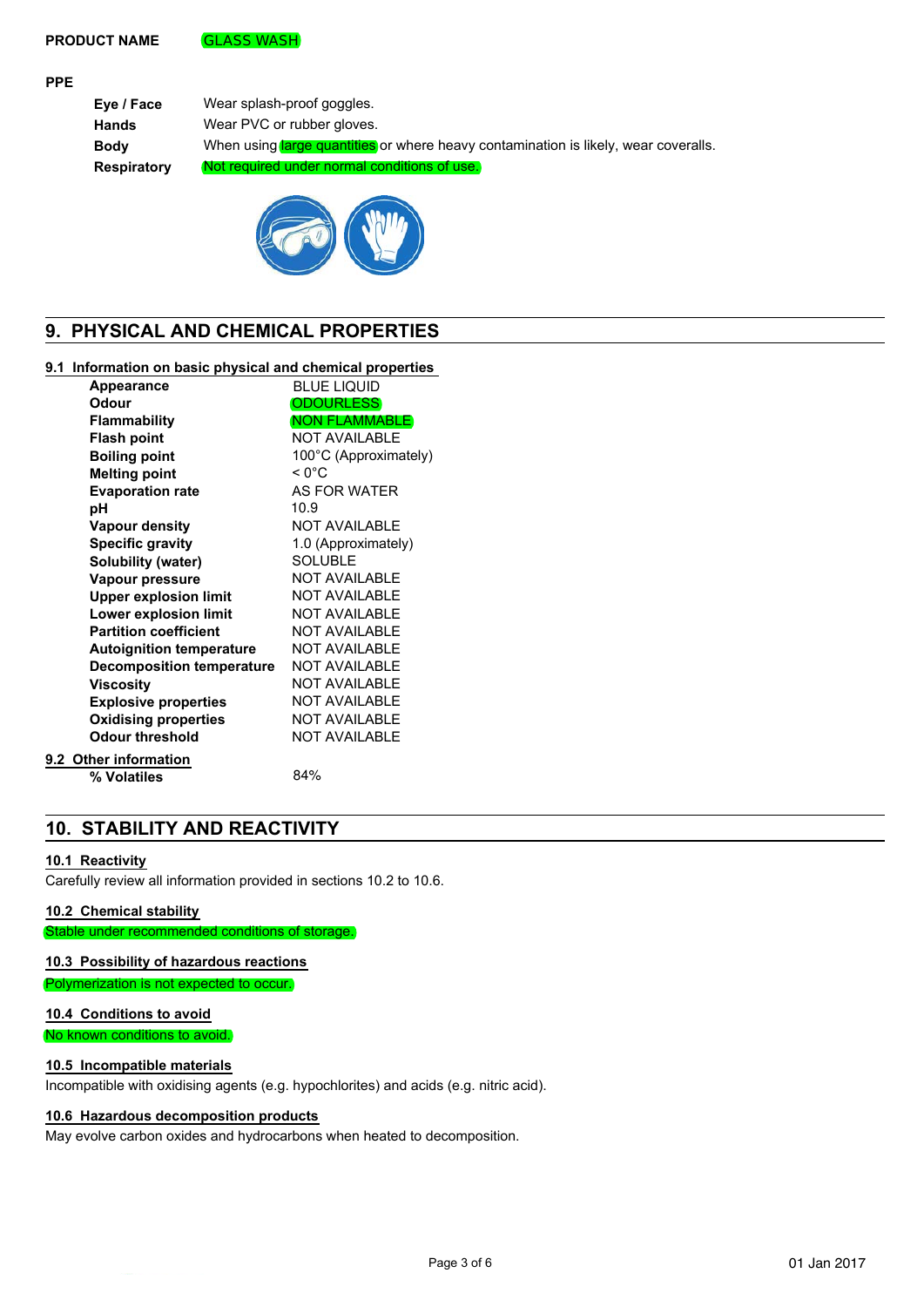## **11. TOXICOLOGICAL INFORMATION**

| 11.1 Information on toxicological effects |                                                                                                                                                                                |
|-------------------------------------------|--------------------------------------------------------------------------------------------------------------------------------------------------------------------------------|
| <b>Acute toxicity</b>                     | Information available for the product:<br>This product is expected to be of low acute toxicity. Under normal conditions of use, adverse health effects<br>are not anticipated. |
| <b>Skin</b>                               | Not classified as a skin irritant. Contact may cause temporary mild skin irritation. Prolonged or repeated<br>contact may result in drying and defatting of the skin.          |
| Eye                                       | Not classified as an eye irritant. Contact may cause discomfort, lacrimation and redness.                                                                                      |
| <b>Sensitization</b>                      | Not classified as causing skin or respiratory sensitisation.                                                                                                                   |
| <b>Mutagenicity</b>                       | (Not classified as a mutagen.)                                                                                                                                                 |
| Carcinogenicity                           | Not classified as a carcinogen.                                                                                                                                                |
| <b>Reproductive</b>                       | (Not classified as a reproductive toxin.)                                                                                                                                      |
| STOT – single<br>exposure                 | Not classified as causing organ damage from single exposure.                                                                                                                   |
| STOT – repeated<br>exposure               | Not classified as causing organ damage from repeated exposure.                                                                                                                 |
| <b>Aspiration</b>                         | This product does not present an aspiration hazard.                                                                                                                            |

### **12. ECOLOGICAL INFORMATION**

### **12.1 Toxicity**

No information provided.

### **12.2 Persistence and degradability**

No information provided.

### **12.3 Bioaccumulative potential**

No information provided.

### **12.4 Mobility in soil**

No information provided.

### **12.5 Other adverse effects**

No information provided.

## **13. DISPOSAL CONSIDERATIONS**

### **13.1 Waste treatment methods**

| Waste disposal      | Reuse where possible. For small amounts, flush to sewer with excess water. Alternatively absorb with sand, |  |
|---------------------|------------------------------------------------------------------------------------------------------------|--|
|                     | vermiculite or similar and dispose of to an approved landfill site. Contact the manufacturer/supplier for  |  |
|                     | additional information if disposing of large quantities (if required). Aquatic life may be threatened and  |  |
|                     | environmental damage may result if large quantities are allowed to enter waterways.                        |  |
| المتملك والملموم ال | Dispose of in essentance with relationt lead legislation.                                                  |  |

**Legislation Dispose of in accordance with relevant local legislation.** 

## **14. TRANSPORT INFORMATION**

|                                            | <b>LAND TRANSPORT</b><br>(ADG) | <b>SEA TRANSPORT</b><br>(IMDG / IMO) | <b>AIR TRANSPORT</b><br>(IATA / ICAO) |
|--------------------------------------------|--------------------------------|--------------------------------------|---------------------------------------|
| 14.1 UN Number                             | (None Allocated)               | <b>None Allocated</b>                | (None Allocated)                      |
| <b>14.2 Proper</b><br><b>Shipping Name</b> | None Allocated                 | None Allocated                       | None Allocated                        |
| <b>14.3 Transport</b><br>hazard class      | <b>None Allocated</b>          | None Allocated                       | None Allocated                        |
| <b>14.4 Packing Group</b>                  | None Allocated                 | None Allocated                       | None Allocated                        |

**14.5 Environmental hazards** No information provided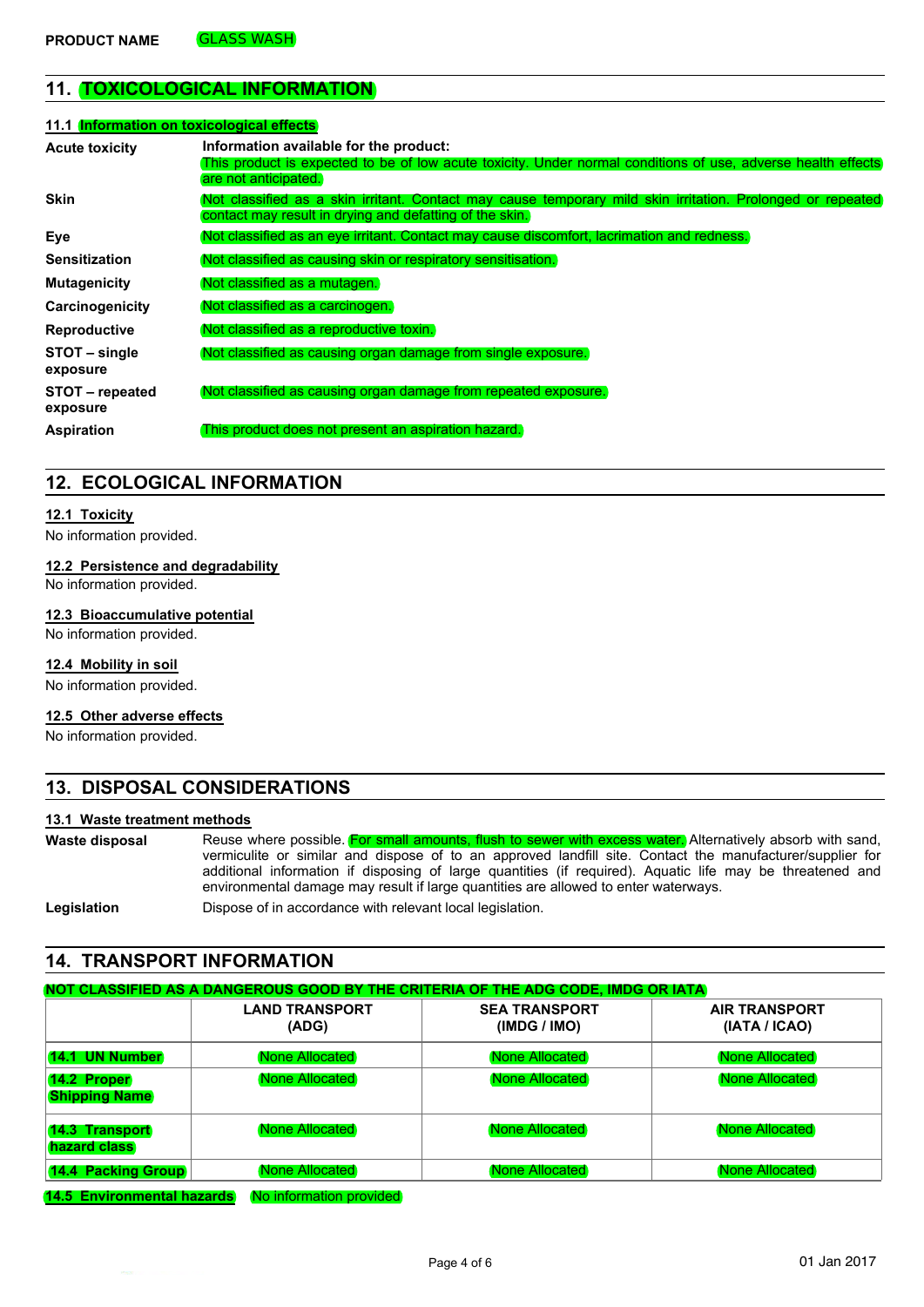## **14.6 Special precautions for user**

| Hazchem code | None Allocated |
|--------------|----------------|
|--------------|----------------|

## **15. REGULATORY INFORMATION**

|                        | 15.1 Safety, health and environmental requiations/legislation specific for the substance or mixture                                                                |
|------------------------|--------------------------------------------------------------------------------------------------------------------------------------------------------------------|
| Poison schedule        | A poison schedule number has not been allocated to this product using the criteria in the Standard for the<br>Uniform Scheduling of Medicines and Poisons (SUSMP). |
| <b>Classifications</b> | Safework Australia criteria is based on the Globally Harmonised System (GHS) of Classification and<br>Labelling of Chemicals.                                      |
|                        | The classifications and phrases listed below are based on the Approved Criteria for Classifying Hazardous<br>Substances INOHSC: 1008(2004)].                       |
| <b>Hazard codes</b>    | None allocated.                                                                                                                                                    |
| <b>Risk phrases</b>    | None allocated.                                                                                                                                                    |
| <b>Safety phrases</b>  | None allocated.                                                                                                                                                    |
| Inventory listing(s)   | <b>AUSTRALIA: AICS (Australian Inventory of Chemical Substances)</b><br>All components are listed on AICS, or are exempt.                                          |

## **16. OTHER INFORMATION**

| <b>Additional information</b> | PERSONAL PROTECTIVE EQUIPMENT GUIDELINES:<br>The recommendation for protective equipment contained within this report is provided as a guide<br>only. Factors such as method of application, working environment, quantity used, product<br>concentration and the availability of engineering controls should be considered before final selection<br>of personal protective equipment is made.<br>HEALTH EFFECTS FROM EXPOSURE:                                       |                                                                                                                                                                                                                                                                                                                                                                                                                                                                                                                                                                                                                                                                                                                                                                                                                                                                                                                                                                                                         |  |  |
|-------------------------------|------------------------------------------------------------------------------------------------------------------------------------------------------------------------------------------------------------------------------------------------------------------------------------------------------------------------------------------------------------------------------------------------------------------------------------------------------------------------|---------------------------------------------------------------------------------------------------------------------------------------------------------------------------------------------------------------------------------------------------------------------------------------------------------------------------------------------------------------------------------------------------------------------------------------------------------------------------------------------------------------------------------------------------------------------------------------------------------------------------------------------------------------------------------------------------------------------------------------------------------------------------------------------------------------------------------------------------------------------------------------------------------------------------------------------------------------------------------------------------------|--|--|
|                               | It should be noted that the effects from exposure to this product will depend on several factors<br>including: frequency and duration of use; quantity used; effectiveness of control measures; protective<br>equipment used and method of application. Given that it is impractical to prepare a ChemAlert report<br>which would encompass all possible scenarios, it is anticipated that users will assess the risks and<br>apply control methods where appropriate. |                                                                                                                                                                                                                                                                                                                                                                                                                                                                                                                                                                                                                                                                                                                                                                                                                                                                                                                                                                                                         |  |  |
| <b>Abbreviations</b>          | <b>ACGIH</b><br>CAS#<br><b>CNS</b><br>EC No.<br><b>EMS</b><br><b>GHS</b><br><b>GTEPG</b><br><b>IARC</b><br><b>LC50</b><br>LD50<br>mg/m <sup>3</sup><br><b>OEL</b><br>pH<br>ppm<br><b>STEL</b><br>STOT-RE<br>STOT-SE<br><b>SUSMP</b><br><b>SWA</b><br><b>TLV</b><br><b>TWA</b>                                                                                                                                                                                          | American Conference of Governmental Industrial Hygienists<br>Chemical Abstract Service number - used to uniquely identify chemical compounds<br>Central Nervous System<br>EC No - European Community Number<br>Emergency Schedules (Emergency Procedures for Ships Carrying Dangerous<br>Goods)<br>Globally Harmonized System<br>Group Text Emergency Procedure Guide<br>International Agency for Research on Cancer<br>Lethal Concentration, 50% / Median Lethal Concentration<br>Lethal Dose, 50% / Median Lethal Dose<br>Milligrams per Cubic Metre<br>Occupational Exposure Limit<br>relates to hydrogen ion concentration using a scale of 0 (high acidic) to 14 (highly<br>alkaline).<br>Parts Per Million<br>Short-Term Exposure Limit<br>Specific target organ toxicity (repeated exposure)<br>Specific target organ toxicity (single exposure)<br>Standard for the Uniform Scheduling of Medicines and Poisons<br>Safe Work Australia<br><b>Threshold Limit Value</b><br>Time Weighted Average |  |  |